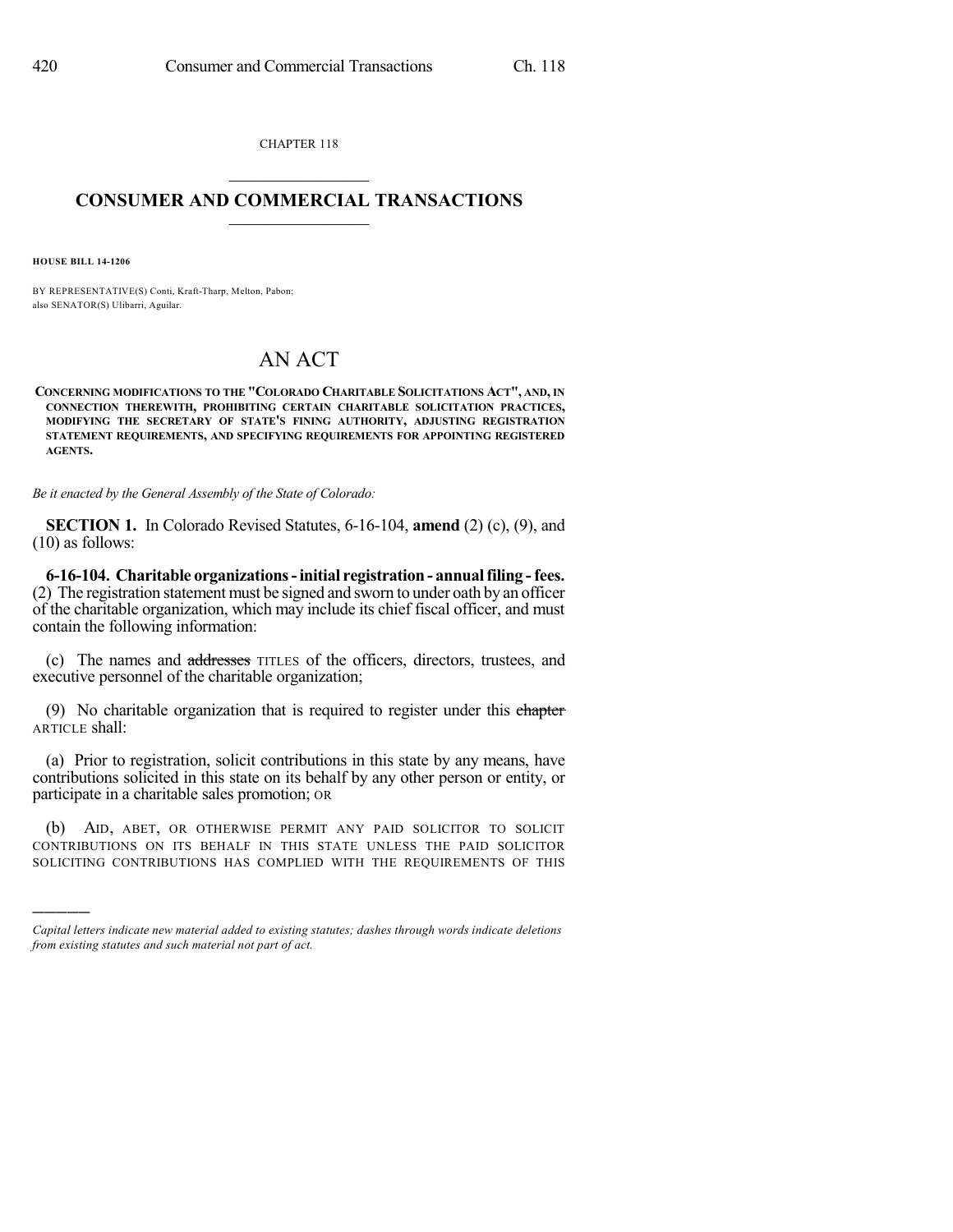ARTICLE.

(10) Allinformationfiledpursuanttothissection, exceptforresidential addresses and telephone numbers of individuals, ACCOUNT NUMBERS AT BANKS OR OTHER FINANCIAL INSTITUTIONS, and schedules of contributors listed on the federal form 990 or its equivalent, shall be considered IS A public records RECORD for purposes of the public records law, part 2 of article 72 of title 24, C.R.S.

**SECTION 2.** In Colorado Revised Statutes, 6-16-104.3, **amend** (11) as follows:

**6-16-104.3. Professionalfundraising consultants- annual registration -fees.**  $(11)$  All Information filed pursuant to this section, except for residential addresses and telephone numbers of individuals shall be considered AND ACCOUNT NUMBERS AT BANKS OR OTHER FINANCIAL INSTITUTIONS, IS A public records RECORD for purposes of the public records law, part 2 of article 72 of title 24, C.R.S.

**SECTION 3.** In Colorado Revised Statutes, 6-16-104.6, **amend** (11) as follows:

**6-16-104.6. Paid solicitors - annual registration - filing of contracts - fees.**  $(11)$  All Information filed pursuant to this section, except for residential addresses and telephone numbers of individuals shall be considered AND ACCOUNT NUMBERS AT BANKS OR OTHER FINANCIAL INSTITUTIONS, IS A public records RECORD for purposes of the public records law, part 2 of article 72 of title 24, C.R.S.

**SECTION 4.** In Colorado Revised Statutes, 6-16-105, **amend** (1) introductory portion and (1) (h) as follows:

## **6-16-105. Written confirmation of contribution - disclosures.**

(1) A paid solicitor who makes an oral solicitation by telephone, door-to-door, or otherwise shall MUST furnish to each contributor, prior to collecting or attempting to collect any contribution, a written confirmation of the expected contribution, which confirmation shall contain the following information clearly and conspicuously:

(h) A statement that Colorado residents may obtain copies of registration and financial documents from the office of the secretary of state, with a current telephone number and THE web site address for obtaining such documents from the secretary of state.

**SECTION 5.** In Colorado Revised Statutes, 6-16-110.5, **amend** (3) introductory portion and (3) (e) as follows:

**6-16-110.5. Secretary of state - dissemination of information - cooperation with other agencies - rules.** (3) The secretary of state shall have the authority to MAY promulgate rules as needed for the effective implementation of this section ARTICLE, including: but not limited to:

(e) Setting fines for noncompliance with this article or rules promulgated pursuant to this article. The fine for soliciting while unregistered shall not exceed three hundred dollars per year for charities or one thousand dollars per year for paid solicitors.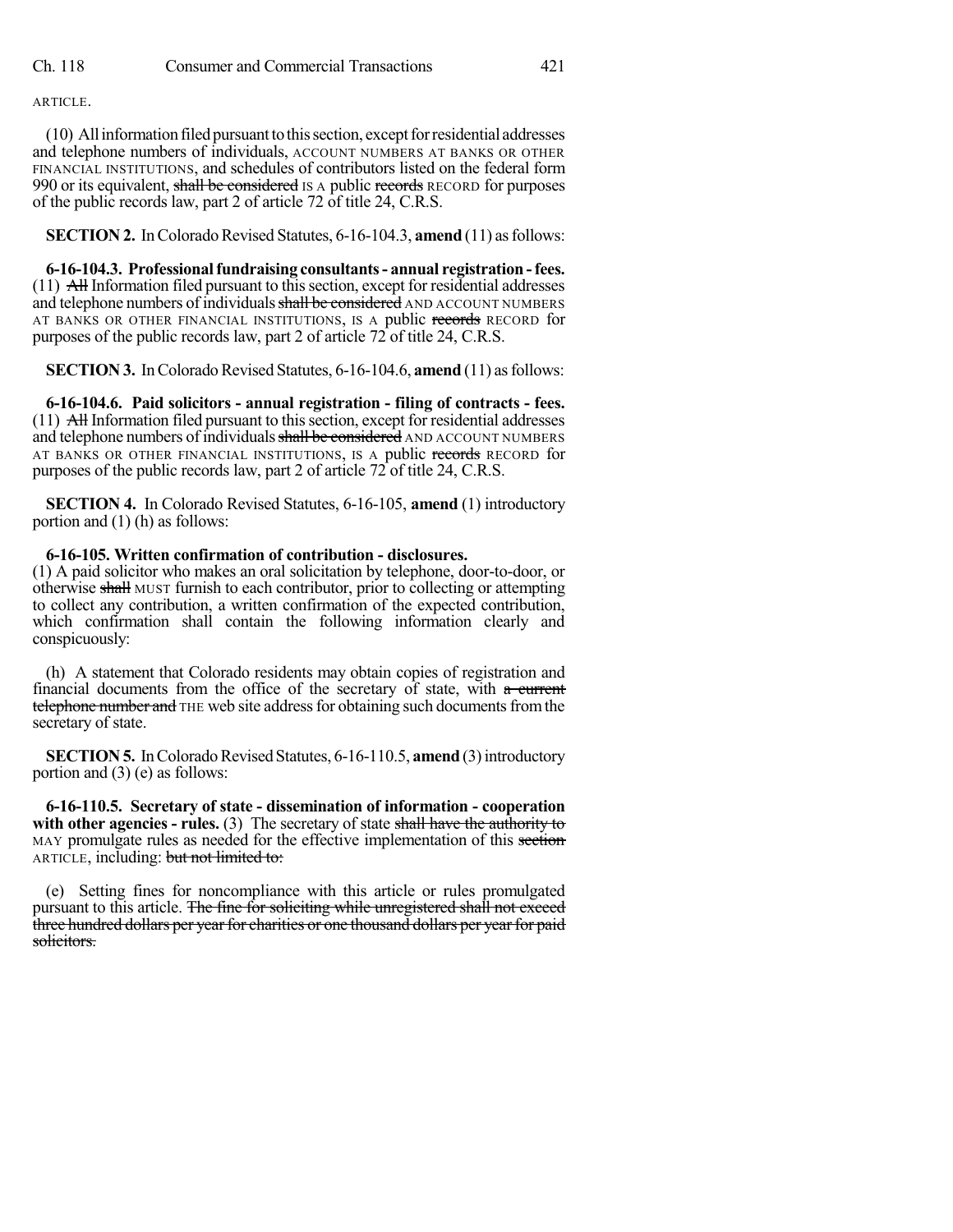**SECTION 6.** In Colorado Revised Statutes, **amend** 6-16-112 as follows:

**6-16-112. Registered agents - service of process.** (1) ANY PERSON REQUIRED UNDER THIS ARTICLE TO REGISTER WITH THE SECRETARY OF STATE SHALL APPOINT AND CONTINUOUSLY MAINTAIN A REGISTERED AGENT WHO SATISFIES THE REQUIREMENTS OF SECTION 7-90-701(1),C.R.S.AREGISTRATION DOCUMENT FILED IN ACCORDANCE WITH THIS ARTICLE THAT CONTAINS THE NAME AND ADDRESS OF THE PERSON'S REGISTERED AGENT MUST ALSO INCLUDE A STATEMENT BY THE PERSON FILING THE DOCUMENT THAT THE REGISTERED AGENT CONSENTS TO THE APPOINTMENT. THE SECRETARY OF STATE SHALL SEND ANY NOTICES REQUIRED UNDER THIS ARTICLE TO THE REGISTERED AGENT OF THE REGISTERED PERSON.

(2) A REGISTERED AGENT OF A PERSON REGISTERED UNDER THIS ARTICLE IS:

(a) AUTHORIZED TO RECEIVE SERVICE OF ANY PROCESS, NOTICE, OR DEMAND REQUIRED OR PERMITTED BY LAW TO BE SERVED ON THE PERSON; AND

(b) THE PERSON TO WHOM THE SECRETARY OF STATE MAY DELIVER ANY FORM, NOTICE, OR OTHER DOCUMENT UNDER THIS ARTICLE PERTAINING TO THE PERSON REGISTERED UNDER THIS ARTICLE.

(3) Any foreign corporation performing  $\frac{any \text{ of the acts}}{any \text{ of the acts}}$  AN ACT prohibited under this article through any salesman A SALESPERSON or agent is subject to service of process either upon the registered agent specified by said THE corporation or upon the corporation itself if no agent is maintained pursuant to part  $7$  of article 90 of title 7, C.R.S. THE CORPORATION FAILS TO MAINTAIN A REGISTERED AGENT AS REQUIRED BY THIS ARTICLE. Service of process upon any individual outside this state based upon any action arising out of matters prohibited by this article shall MUST be EFFECTED pursuant to section 13-1-125, C.R.S.

**SECTION 7.** In Colorado Revised Statutes, **amend** 6-16-114 as follows:

**6-16-114. Fines - required notification - rules.** (1) (a) Any charitable organization, professional fundraising consultant, or paid solicitor who, after sufficient notification by the secretary of state, fails to properly register, renew a registration, file a solicitation notice, or file a financial report of a solicitation campaign under this article by the end of the seventh day following the issuance of the final notice, is liable for a fine or late filing fee in an amount to be established by rule promulgated by the secretary of state.

(b) THE SECRETARY OF STATE PROVIDES SUFFICIENT NOTIFICATION UNDER THIS SECTION IF THE SECRETARY GIVES AT LEAST TWO NOTICES TO THE ORGANIZATION AND REGISTERED AGENT OF THE CHARITABLE ORGANIZATION, PROFESSIONAL FUNDRAISING CONSULTANT, OR PAID SOLICITOR.

(c) The late fee FINE for filing a registration renewal solicitation notice, or solicitation campaign financial report late shall MUST not exceed one hundred dollars per year for charities or two hundred dollars per year for paid solicitors. Sufficient notification consists of at least two notices given to the organization and registered agent of the charitable organization, professional fund-raising consultant, or paid solicitor.